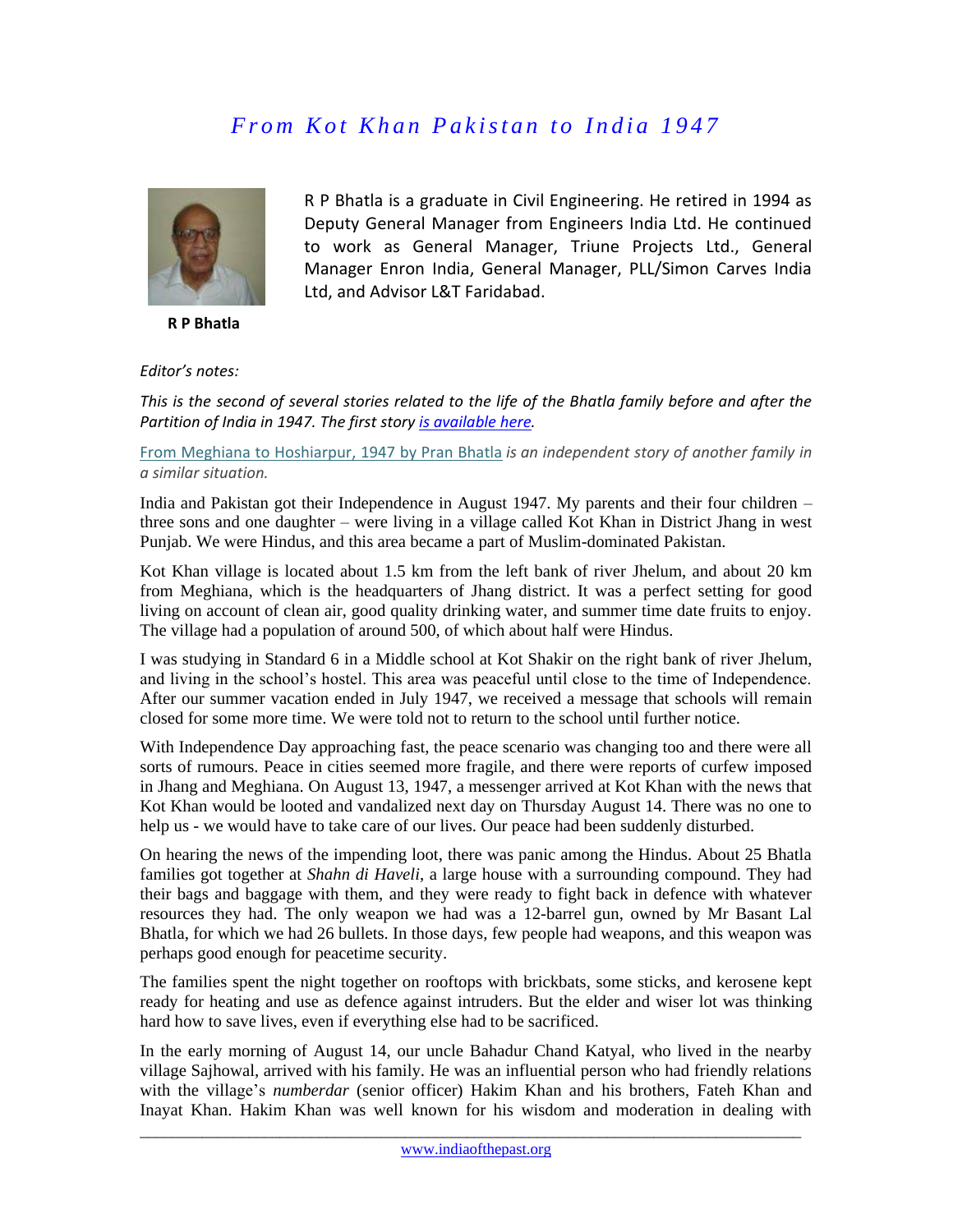people. The three Khan brothers owned more than 1,000 acres of land. Two other Khan brothers, Haji Khan and Ahmedyar Khan, also owned large amounts of land on the east side of the river. The Hindu families generally had small land holdings, and were mostly engaged in small business, apart from farming.

The Hindu and Muslim elders were closeted for two hours that early morning. Finally, a compromise emerged. The Hindu-owned 12-barrel gun was given to the Khans, who took the responsibility of assuring the safety of all Hindus. All Hindus were marched to the safety of the Khan compound at around 9:00 in the morning. Adult male Hindus members were taken to the local mosque for safety, where they briefly and symbolically converted to Islam. Fateh Khan was positioned on the top of their house with the gun to ward off any miscreants.

At about 10 am, Kot Khan village was attacked by a slogan-shouting mob of about 1,000 Muslims. Soon, all the shops and Hindu homes of the village were thoroughly looted. Even doors, windows and water hand pumps were removed, making the entire Hindu neighbourhoods unfit for living.

I could see from the roof top that crowds moving around with *lathis* (heavy sticks) and shouting for loot. Occasionally, someone from the crowd would *Salaam* (pay respect) to the Khan brother sitting on the rooftop with a gun. There was no loss of life or harm done to any of the village Hindus, as they were all sheltered by the Khan brothers in their compound.

By 6:00 pm, the mob had left with its loot, leaving the village in ruins. By 7:00 pm, all Bhatla families were quietly marched to the compound of Haji Khan, whose family was more compassionate towards Hindus. That night, Zulfikar Ali Khan, son of Ahmedyar Khan, escorted my father and uncle to our house to recover the gold ornaments they had buried earlier.

We remained in hiding in this Khan compound for 8 to 9 days. There were all sorts of stories circulating about what was happening in the nearby villages. The Hindus of this village will never forget the Khan families who kept them safe for so many days.

On August 24, Shadi Lal Katyal of village Chella, who had joined the Punjab Police as an Assistant Sub-Inspector, arrived with military trucks and some police force members. He told the Muslim numberdar of the evacuation plans for Hindus. The entire Hindu community was to be transferred to the Shah Jeewana Mandi Refugee camp. He had already arranged evacuation of his family and other Hindus of Chella village.

The Kot Khan Hindus reached the safety of refugee camp on August 25, 1947. The Shah Jeewana Mandi compound was full of refugees from the neighbouring areas. Many of them had been injured. Our stay of four days at the camp was very stressful, with danger of attack at nighttime. Nevertheless, some shops were still functional in the Mandi compound, where we could buy shoes, socks and other items of personal care.

On August 29, 1947, we boarded a train from Shah Jeewana and landed at Chiniot railway station, where we spent the night. We took another train to Lahore the next day. The train arrived at Chiniot on the morning of August 30. All our families boarded the train. The next stop was Chak Jhumra, where the entire train was jam packed by Hindu and Sikh families, with men, women, children and their luggage overflowing to the train's rooftop. The train was so packed that it was difficult to move. All the travellers were scared of their lives.

At around 4:00 pm, the train reached Shahdara, one stop short of Lahore. The train was detained at Shahdara for 8 to 9 hours, with no water to drink. Nobody was allowed to get down from the train and take water from the running water tap at the railway station. I remember having seen dead bodies by the pools of water on the opposite side of station. My older brother, at some risk